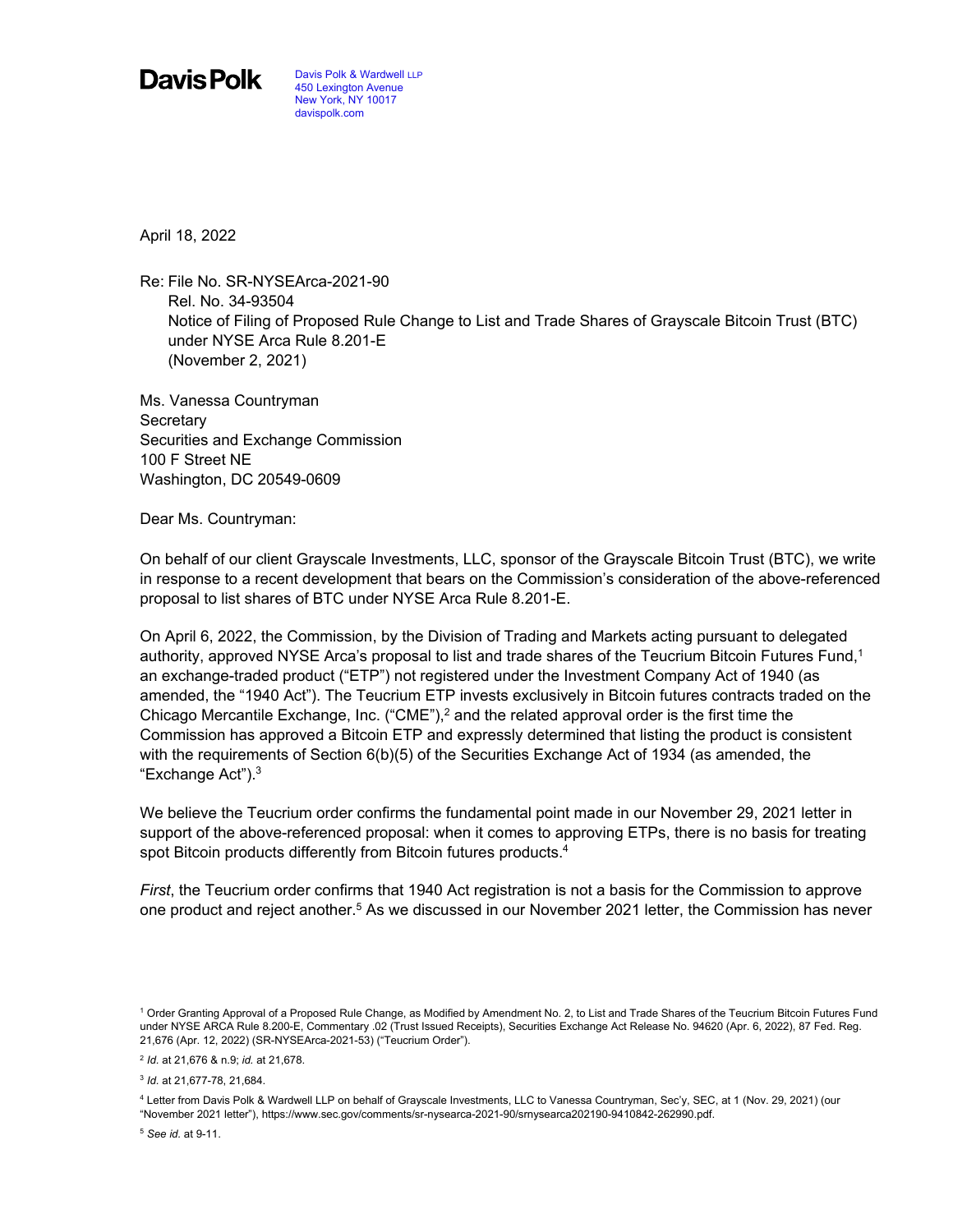explained why 1940 Act registration should matter for purposes of approving a Bitcoin ETP under Exchange Act  $\S 6(b)(5)$ .<sup>6</sup> The Teucrium order makes clear that it does not.

*Second*, the Teucrium order shows that Bitcoin futures products and spot Bitcoin products face identical risks from fraud and manipulation of Bitcoin prices. As we observed in our November 2021 letter, the reference rate for the CME Bitcoin futures market and the pricing indices that BTC and other spot Bitcoin products use to value their shares are based on the same data: trading prices reported on the same Bitcoin trading platforms.7 Because both spot and futures-based Bitcoin products face exposure to the same underlying Bitcoin market,<sup>8</sup> any fraud or manipulation in the underlying market will affect both products in the same way. The existence of these risks therefore cannot serve as justification for denying approval to one product once approval for the other product has been granted.

The Teucrium order reflects plainly the Commission's recognition that the CME bitcoin futures market is not insulated from potential risks of fraud and manipulation in the underlying Bitcoin market. In approving the Teucrium ETP, the Commission took pains to "disagree[] with much of [NYSE] Arca's reasoning" about the Bitcoin futures market's separation from the underlying Bitcoin market.<sup>9</sup> The Teucrium order explicitly rejected arguments that Bitcoin futures prices "are not specifically materially influenced by other [B]itcoin markets" or that there is a "lack of connection between the CME [B]itcoin futures contracts and spot [B]itcoin trading platforms."10 To the contrary, per the order, "the Commission is not persuaded that the market for CME [B]itcoin futures contracts 'stands alone;' has a 'lack of connection' with, and is 'not specifically materially influenced' by, other [B]itcoin markets; nor that it is 'the primary, if not the lone determinant, of its valuation."<sup>11</sup> The order likewise rejects the suggestion that the Teucrium ETP's net asset valuation formula "insulates the NAV from activity in other [B]itcoin markets, given that there is nothing that prevents the trade prices that contribute to the daily settlement price from themselves being influenced by activity in other [B]itcoin markets."<sup>12</sup>

Nevertheless, the Commission approved the Teucrium proposal after finding that doing so is consistent with Exchange Act § 6(b)(5)'s standards—including the prevention of fraud and manipulation. Having determined that any potential risks of fraud and manipulation in the underlying Bitcoin markets do not preclude approval of the Teucrium ETP, the Commission cannot now justify disapproving the BTC ETP proposal. The Commission's prior disapprovals of spot Bitcoin ETPs have not identified any distinct and significant additional risk of fraud and manipulation that is somehow specific to spot Bitcoin ETPs, and none exists.13

And, of course, Section 6(b)(5) also prohibits exchanges from having rules that "permit unfair discrimination" between issuers.<sup>14</sup> NYSE Arca, the listing exchange for Teucrium, also seeks to list BTC. A

Davis Polk

<sup>12</sup> *Id.*

13 Indeed, Section 19 of the Exchange Act itself forecloses the Commission from disapproving the BTC proposal based on any risks of fraud and manipulation in the Bitcoin spot market. Under Section 19, the "Commission shall approve" an exchange's proposed rule change if it finds that the proposed change is consistent with Exchange Act requirements. 15 U.S.C. § 78s(b)(2)(C)(i). In light of the Teucrium order's finding that any spot market risks of fraud and manipulation do not render a Bitcoin ETP listing proposal inconsistent with the Exchange Act, the Commission has no discretion to disapprove BTC on that basis. *see, e.g.*, *Ass'n of Civilian Technicians, Mont. Air Ch. No. 29 v. Fed. Labor Rels. Auth.*, 22 F.3d 1150, 1153 (D.C. Cir. 1994) ("The word 'shall' generally indicates a command that admits of no discretion on the part of the person instructed to carry out the directive.").

14 15 U.S.C. § 78f(b)(5); *see also* November 2021 letter, *supra* note 4, at 8-9.

<sup>6</sup> November 2021 letter, *supra* note 4, at 10-11.

<sup>7</sup> *Id.* at 7 & n. 51.

<sup>8</sup> *Id.* at 11.

<sup>&</sup>lt;sup>9</sup> Teucrium Order, 87 Fed. Reg. at 21,679.

<sup>10</sup> *Id.* (cleaned up).

<sup>11</sup> *Id.* at 21,680.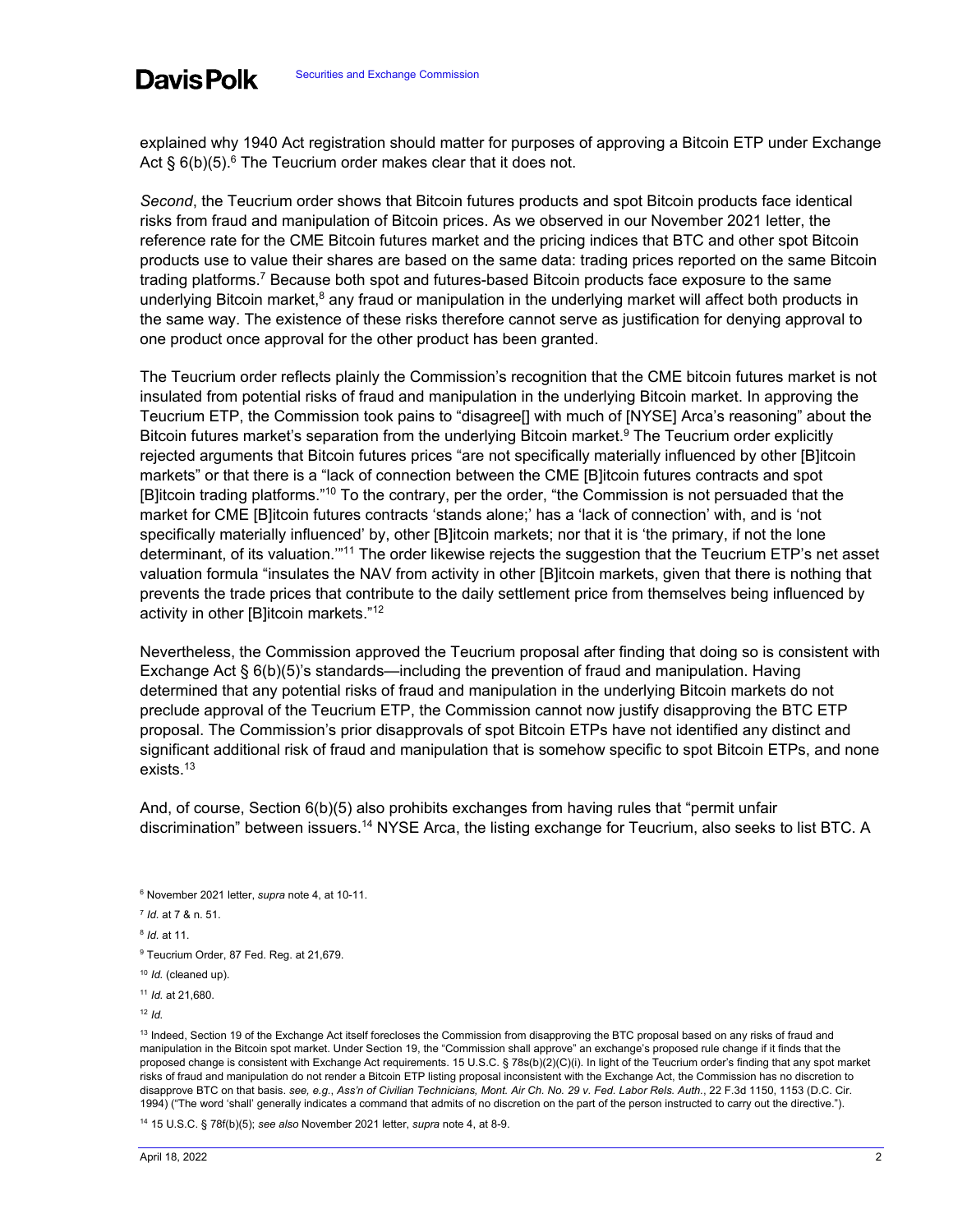Commission order disapproving the *same exchange's* application to list BTC over concerns with the underlying Bitcoin market would create the unfair discrimination that Section  $6(b)(5)$  prohibits.<sup>15</sup>

*Third*, and finally, the Teucrium order shows that the "significant market" test does not effectively advance Exchange Act interests and therefore should be retired.

In evaluating various applications to list spot Bitcoin ETPs, the Commission has taken the position that to comply with Section 6(b)(5), the exchange generally must demonstrate that it has "a comprehensive surveillance-sharing agreement with a regulated market of significant size related to the underlying or reference [B]itcoin assets." <sup>16</sup> As we discussed in our November 2021 letter, the Commission's reluctance to quantify the size a market must achieve to be "significant," and its reluctance to articulate discernible standards for determining whether the market has the requisite linkage to the ETP's assets, renders this test subjective, arbitrary and effectively unachievable.<sup>17</sup> But even setting aside these flaws, the Commission's approach to the "significant market" test in the Teucrium order shows that the test does not further the basic purpose of Section 6(b)(5) of the Exchange Act: ensuring that exchange rules are "designed to prevent fraudulent and manipulative acts and practices."

The Commission determined that the CME is a "significant market" for the Teucrium ETP because all of its futures contracts trade on the CME.<sup>18</sup> In the words of the order, the CME "is the *same* market on which these assets trade"<sup>19</sup>—meaning that the "significant market" test is little more than a tautology when it comes to an ETP investing in derivatives that trade in a market regulated by the Commodity Futures Trading Commission. Despite extensive discussion of the Commission's view that the Bitcoin futures market is exposed to risks of fraud and manipulation in the underlying Bitcoin market, the order sets those concerns aside merely because of the presence of another regulator—a regulator whom the Commission has observed does not meaningfully regulate the underlying Bitcoin market.<sup>20</sup> In defining the relevant market as the CME and determining that this satisfies the "significant market" test, the order simply accepts that CFTC regulation is an adequate answer to the question of whether the rules of the exchange are designed to prevent fraudulent and manipulative acts and practices. And the order does so, despite the Commission having made clear in other contexts that CFTC regulation does not apply Exchange Act standards or substitute for the Commission's own broader regulatory authority.<sup>21</sup>

Applying the "significant market" test in this manner therefore allows the Commission to sidestep the actual question: whether approving an exchange's proposal to list an ETP is consistent with the factors laid out in Exchange Act § 6(b)(5). Agency action is arbitrary and capricious "if the agency has relied on factors which Congress has not intended it to consider, entirely failed to consider an important aspect of the problem, [or] offered an explanation for its decision that runs counter to the evidence before the agency."<sup>22</sup> If NYSE Arca's BTC proposal were disapproved based on the "significant market" test, without an independent evaluation of the proposal's compliance with Section 6(b)(5) in light of the Teucrium ETP's satisfaction of

<sup>21</sup> *See id*.

<sup>22</sup> Motor Vehicle Mfrs. Ass'n of U.S., Inc. v. State Farm Mut. Auto. Ins. Co., 463 U.S. 29, 43 (1983); see 5 U.S.C. § 706(2)(A).

<sup>&</sup>lt;sup>15</sup> The Administrative Procedure Act prohibits agencies not only from acting in an "arbitrary and capricious" manner, but also from acting, among other things, "not in accordance with law" or "in excess of statutory . . . authority[] or limitations." 5 U.S.C. § 706(2).

<sup>&</sup>lt;sup>16</sup> November 2021 letter, *supra* note 4, at 6 (citation omitted). The Commission has also stated that an exchange could satisfy the requirements of Section 6(b)(5) if it could show that the underlying market were "inherently" or "uniquely" resistant to manipulation. *Id.* As we explained previously, this alternate inquiry is effectively standardless and no exchange has ever made the required showing to the Commission's satisfaction. *Id.* at 6-7, 13.

<sup>17</sup> *See id.* at 5-7, 12-13.

<sup>18</sup> Teucrium Order, 87 Fed. Reg. at 21,678.

<sup>19</sup> *Id.* at 21,678-79.

<sup>20</sup> *See* November 2021 letter, *supra* note 4, at 11-12 & nn. 78-79.